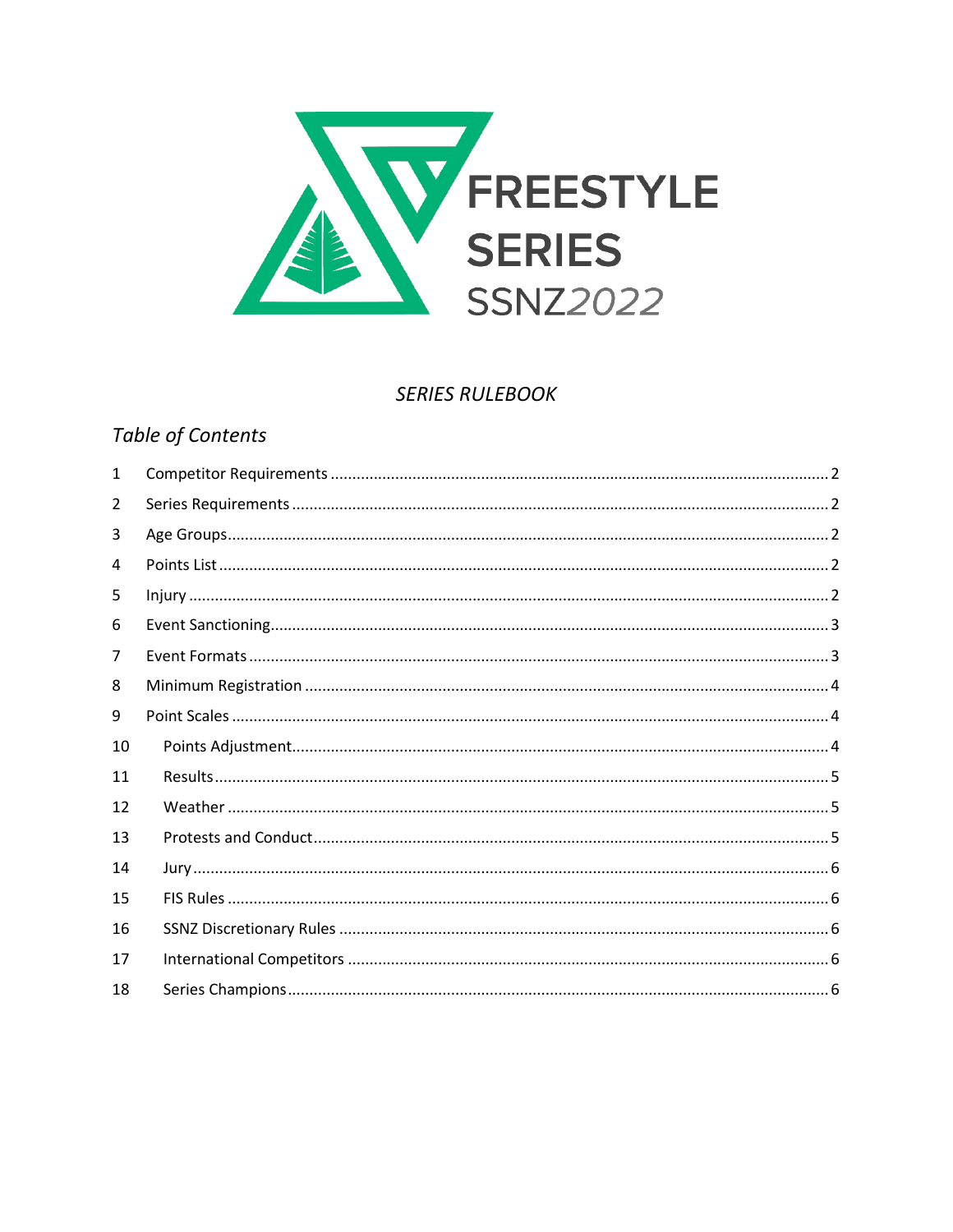## <span id="page-1-0"></span>1 Competitor Requirements

- 1.1 All athletes wishing to be considered on the SSNZ Freestyle Series must be current financial members of SSNZ.
- 1.2 Any athlete who competes without a SSNZ membership has 24 hours from the conclusion of the event to purchase a membership if they wish for that event to be counted on the SSNZ Freestyle Series Points Lists.

### <span id="page-1-1"></span>2 Series Requirements

- 2.1 The SSNZ Freestyle Series requires a minimum of 3 total events scheduled to be valid.
- <span id="page-1-2"></span>2.2 In the event that less than 3 events are able to run, the points list will still be valid.

## 3 Age Groups

- 3.1 There will be two age groups per gender, per discipline.
	- 3.1.1 Open: Any age
	- 3.1.2 U14: U14 competitors must be 13 years of age or younger and must not turn 14 within the calendar year.
- 3.2 U14 eligible competitors may choose to compete in the Open division, but not in both.
- 3.3 Competitors may switch divisions within the season, but points are non-transferable.
	- 3.3.1 Transfers must be applied for through SSNZ.
	- 3.3.2 Any competitor who chooses to switch divisions will lose all previously earned points.

### <span id="page-1-3"></span>4 Points List

- 4.1 The 2021 Season will have no North or South Island Points Lists, only the National Points List
- 4.2 National Points List: Average of athlete's top three results.
- 4.3 Competitors who only attain one or two results will receive  $\frac{1}{3}$  of their total points or  $\frac{2}{3}$  of their total points respectively on the National Points List.
- 4.4 All points will expire after the last event of the season.
	- 4.4.1 Points Lists will continue to be internally used for selection to SSNZ camps at the discretion of SSNZ.
	- 4.4.2 The previous season's points lists will be used as the base list for points adjustments in the following season as described in Section 10
- 4.5 Ties will be broken by rank at events attended by both athletes.
	- 4.5.1 In the event that the athletes in question did not compete at any of the same events they will remain tied.
	- 4.5.2 Competitors cannot tie for  $1<sup>st</sup>$  place. Ties will be broken based off their average rank.

### <span id="page-1-4"></span>5 Injury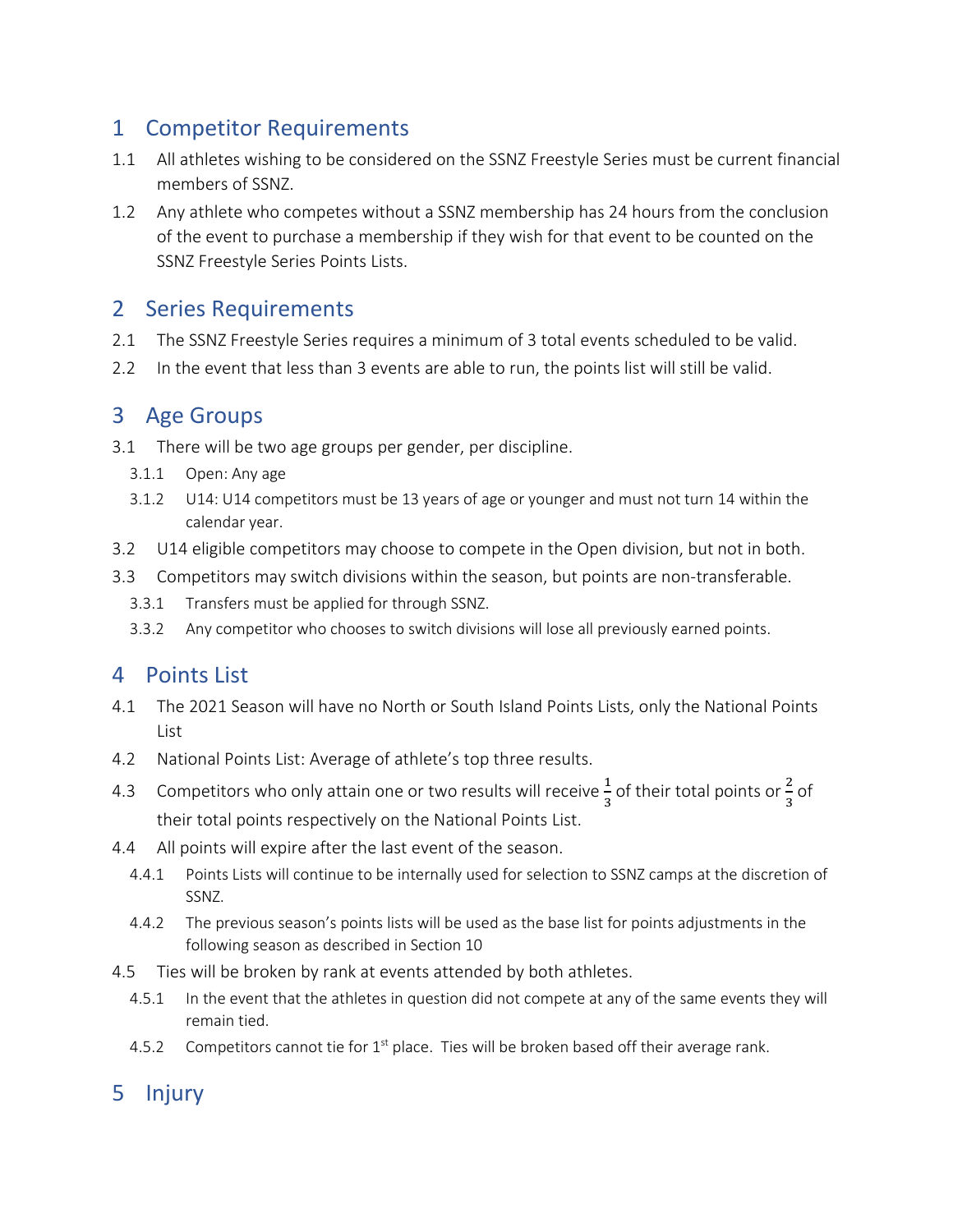- 5.1 If a competitor is injured mid-season, they may apply for injury status.
- 5.2 If approved, they will receive the following:
	- 5.2.1 Total points averaged by the number of events they were able to complete up to the max per Points List. These points will not be reflected on the public Points List or ranking, but will be used internally by SSNZ for selection to Regional/National Development Camps.
	- 5.2.2 Injury Status on the public Points Lists.
- <span id="page-2-0"></span>5.3 Competitors cannot use previous season's results on the current Points List.

## 6 Event Sanctioning

- 6.1 To be a SSNZ sanctioned event, and therefore carry points in the SSNZ Freestyle Series, event organisers must satisfy the following criteria.
	- 6.1.1 Calendar: Event must be applied for and listed on the official SSNZ Calendar as a SSNZ Freestyle Series event. Events that conflict with other events in the Series may not be approved. SSNZ will aim to ensure there is a fair and obvious flow to events across both Islands.
	- 6.1.2 Registration: Events must use the SSNZ online registration system to pre-register for events. Signups may also be taken on the day, but must incur a late fee.
	- 6.1.3 Registration Fees: SSNZ will collect registration fees through the online registration system on behalf of resorts and pay out the entirety minus the following sanctioning fees.
		- 6.1.3.1 Base sanctioning fee of \$250 per event to help cover online software and Series database costs.
		- 6.1.3.2 \$2 per registrant to help cover bank fees associated with registration system.
	- 6.1.4 Judges: All events must have a SSNZ Licensed Judge acting as Head Judge. At minimum, there must be three Scoring Judges (including the Head Judge), but ideally there is one Head Judge and three Scoring Judges. Event organisers may suggest a Head Judge, but they must be approved by SSNZ. Head Judges must approve the rest of the panel at least one week before the event.
		- 6.1.4.1 Judges who also coach must refrain from coaching during events. Any violation of this will result in the Judge losing their SSNZ Judging License.
	- 6.1.5 Chief of Competition: Event must have a Chief of Competition provided by either SSNZ or the resort. Event organisers and staff members with sufficient experience as a Chief of Course, Event Organiser, Judge, TD or another role may be approved to be the Chief of Competition.
	- 6.1.6 Events can either be judged on the same scale and split by age after the competition, or be run in separate divisions. Age divisions do not need to be on the same course.
	- 6.1.7 Resorts must offer day passes to coaches at a ratio of one coach to eight athletes.

## <span id="page-2-1"></span>7 Event Formats

- 7.1 The SSNZ Freestyle Series consists of a multitude of event formats. The main slopestyle format is listed below.
- 7.2 Slopestyle
	- 7.2.1 Courses ideally have five or more total features and must have at minimum four total rail and jump features. Courses cannot have less than two rail features or two jump features.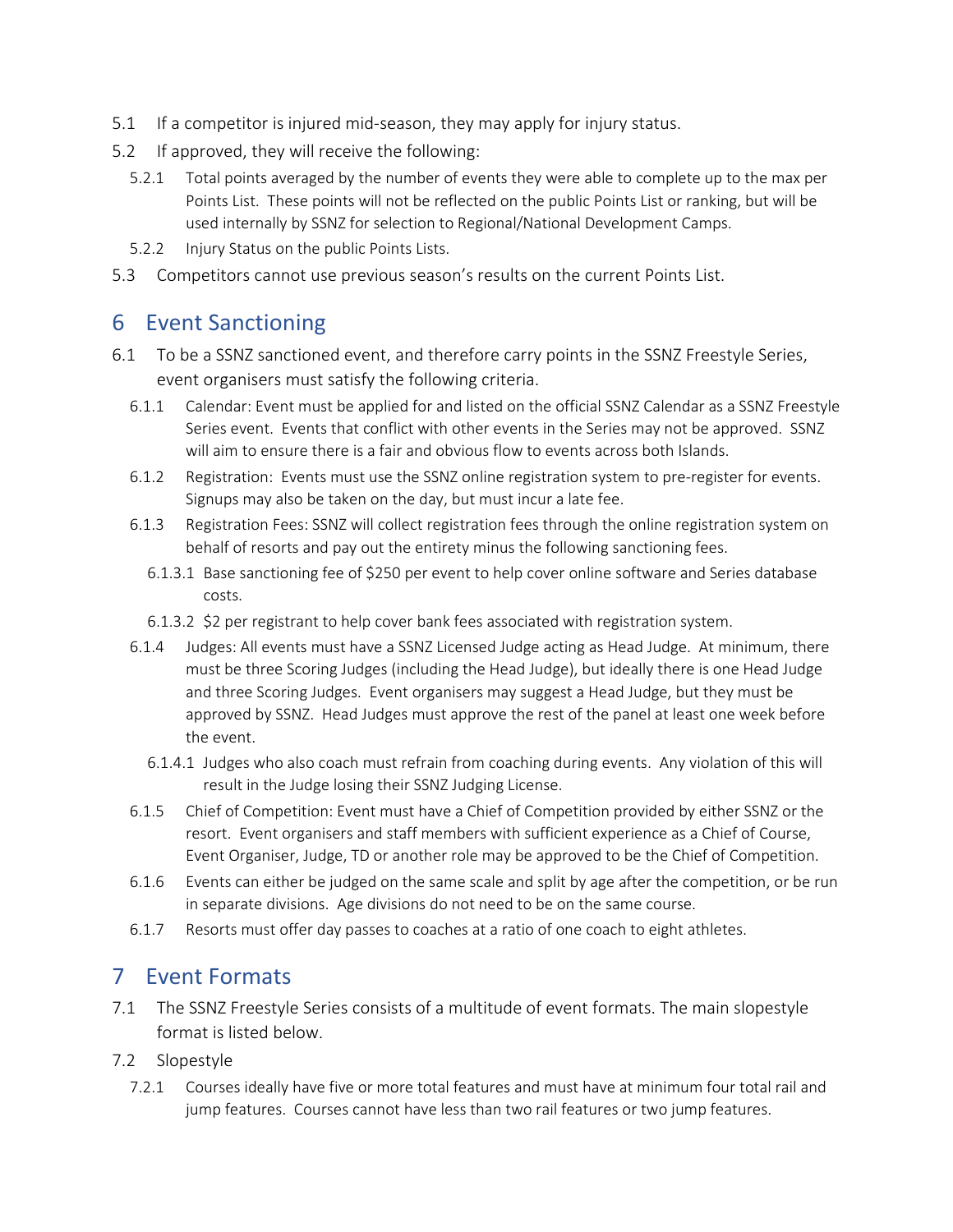- 7.2.1.1 Transition features (skew jumps, transitions, spines, hips etc.) may replace jumps in the total jump count.
- 7.2.2 Courses must be in quality condition, with Park Crew providing maintenance throughout the event.
- 7.2.3 Open Division
	- 7.2.3.1 Jumps must be Medium Large jumps reflective of a higher-level regional event. Recommended table size of 8-12m.
	- 7.2.3.2 Jib features should be primarily rails and should include multiple options.
- 7.2.4 U14 Division
	- 7.2.4.1 Jumps must be Medium sized jumps. Recommended table size of 5-8m.
	- 7.2.4.2 Jib features should include both boxes and rails, with the option to select either.
- 7.2.5 Easier alternatives in the course are recommended, but not required.
- 7.2.6 Ski and Snowboard Judge panels should be different, especially when division sizes are 15 athletes or more. SSNZ may approve a panel to cover both if the head judge is approved for both sports and the pre-registration numbers are low.
	- 7.2.6.1 Judging will be based on Progression, Amplitude, Variety, Execution and Difficulty, and be judged out of 100.
- 7.3 Other Formats
	- 7.3.1 Alternative Format Basic Rules
		- 7.3.1.1 Events must be judged.
		- 7.3.1.2 The events must be freestyle oriented
		- 7.3.1.3 Events must end with a full ranking
		- 7.3.1.4 Event format and rules must be clearly communicated prior to the event, and again during the event.
	- 7.3.2 Alternate Format Suggestions
		- 7.3.2.1 Big Air, Rail Jam, Video Submission, Quarterpipe, Halfpipe
	- 7.3.3 The judging criteria may be changed from the normal criteria but must be clearly communicated to athletes and coaches.

### <span id="page-3-0"></span>8 Minimum Registration

8.1 There is no minimum amount of participants required to receive points at an event, however events with more athletes will receive more points as described in Section 10.

### <span id="page-3-1"></span>9 Point Scales

- 9.1 The base points scale is the FIS 1000 Point Scale.
- <span id="page-3-2"></span>9.2 Points scale rules will follow the FIS Points Rulebook where appropriate

### 10 Points Adjustment

10.1 The point scales listed in Section 9 will be adjusted by two factors; The Quantity of Field and Quality of Field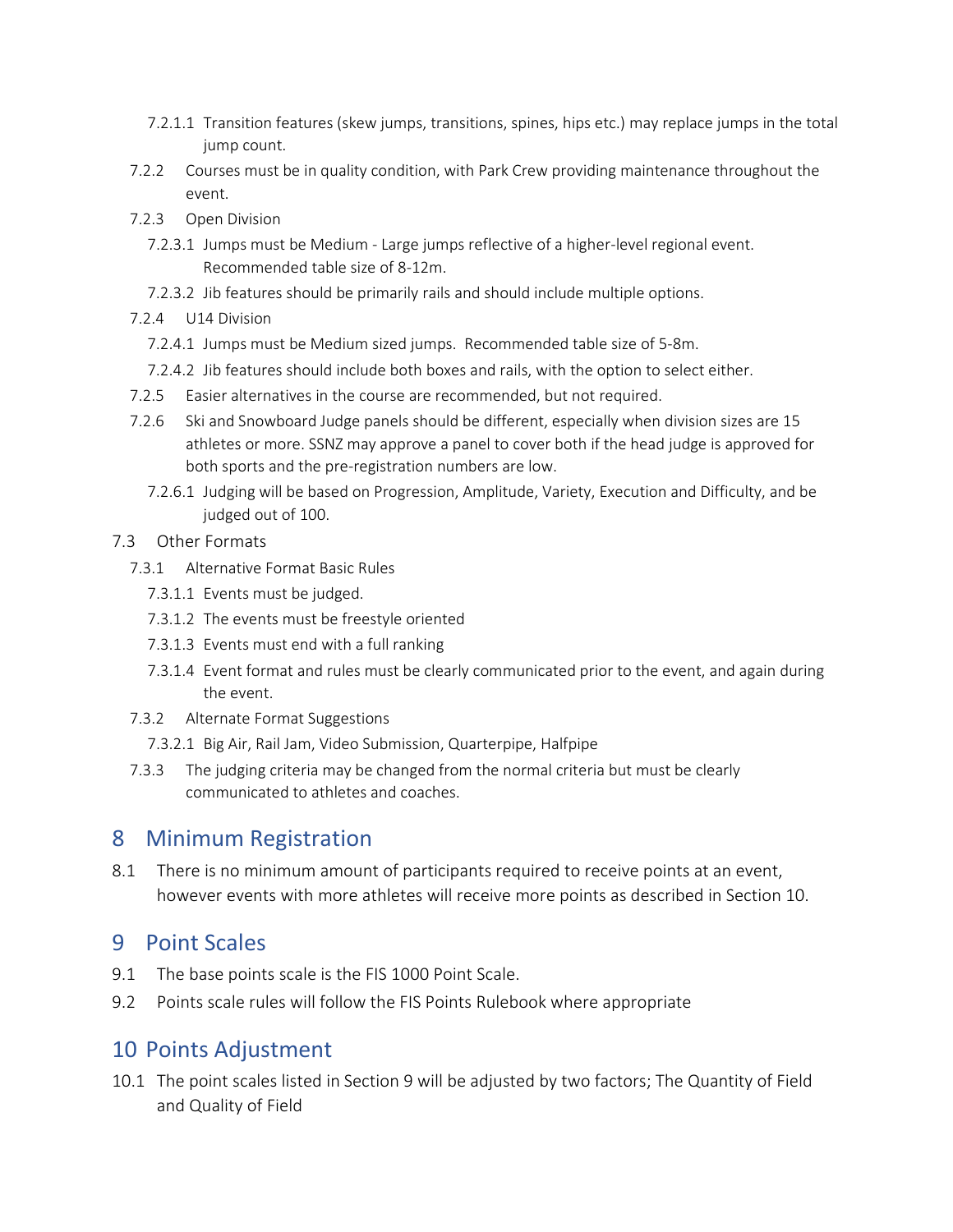#### 10.2 Quantity of Field

- 10.2.1 For every athlete beaten in an event, an athlete's points will increase by 10. For example,  $1<sup>st</sup>$ place in a field of 20 will receive 190 extra points, 2<sup>nd</sup> place will receive 180 extra points, etc.
- 10.3 Quality of Field
	- 10.3.1 20% of the average points of the Top 5 athletes in the event, based off the previous season's National Points List, is added to each athletes score. For example, if the Top 5 athletes averaged 1200 points from the previous season's National Points List, each athlete will receive 240 extra points.
	- 10.3.2 If there are less than athletes with points from the previous season, the average will still be taken of 5 scores, but with 0's substituted for missing scores.

### <span id="page-4-0"></span>11 Results

- 11.1 Judge steno sheets must be signed by the Head Judge and kept for the duration of the season.
- <span id="page-4-1"></span>11.2 Results must be electronically returned to SSNZ on the day of the event.

### 12 Weather

- 12.1 Competitions should be postponed or cancelled if the event is unsafe to run.
	- 12.1.1 This decision is made final by the Jury but should be discussed thoroughly with coaches and athletes to gauge safety.
- 12.2 If an event is cancelled at least two days prior to the event, the full entry fees will be refunded.
- 12.3 Events can be adapted by changing the number of included features, or changing location, to work with the weather if agreed by the Jury, athletes and coaches.
- 12.4 A result can be considered valid after one run if the weather prohibits a second run, but all athletes must have completed at least one run.

## <span id="page-4-2"></span>13 Protests and Conduct

- 13.1 Athletes, parents and coaches must interact with judges in a professional manner and attempt to resolve all questions by asking for clarification from the Head Judge or Chief of Competition after scores have come out and the event is not running.
- 13.2 The Head Judge must be available after the event and open to questions from the public. Transparency in judging is required.
- 13.3 If questions regarding the event are unable to be resolved through discussion with the Head Judge or Chief of Competition, a formal protest can be lodged with the Jury for \$50 NZD.
- 13.4 A decision will be made by the Jury within a 24-hour period after the end of the event.
	- 13.4.1 In the event of a successful protest the protest fee will be refunded in full.